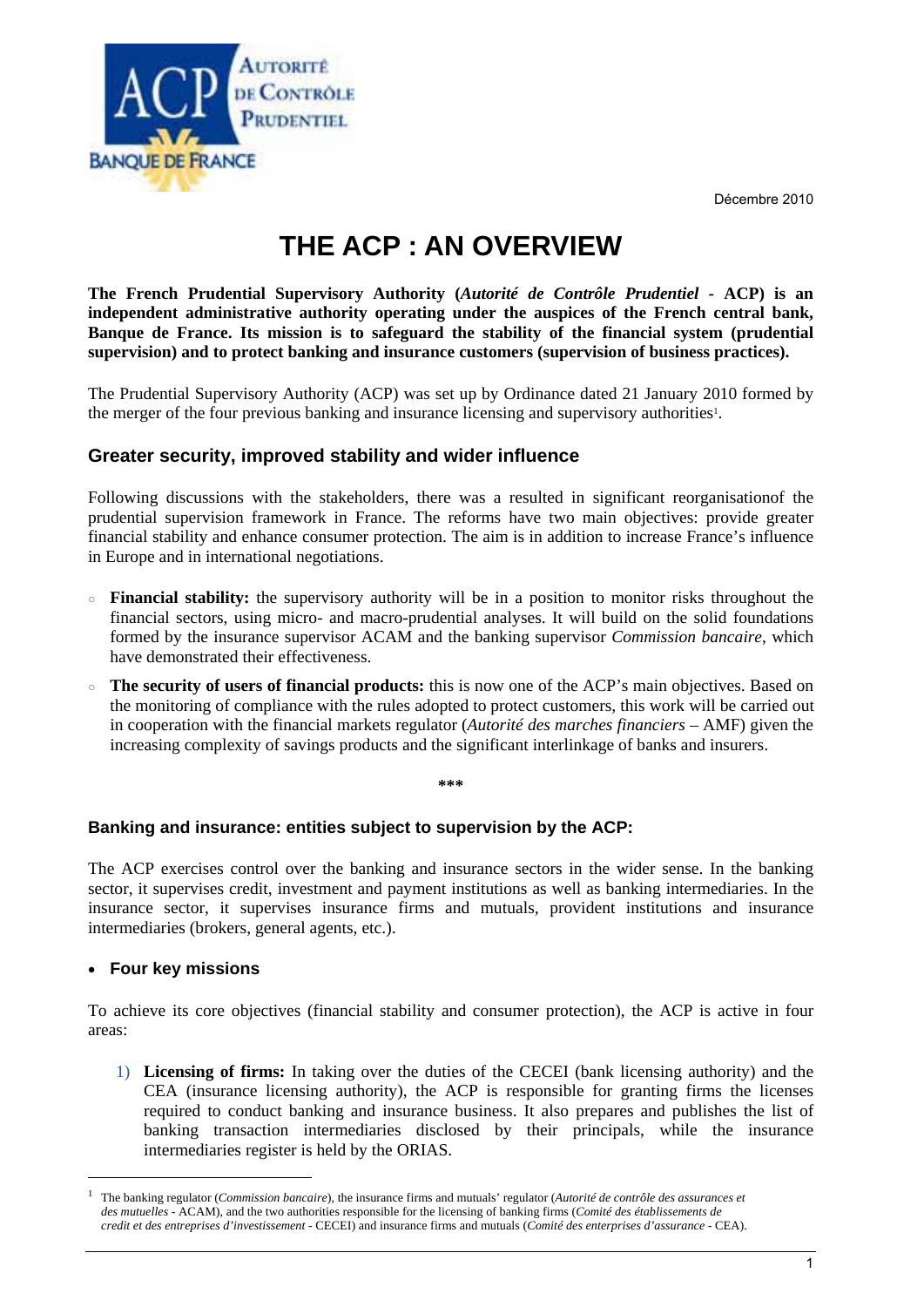- 2) **Prudential supervision:** This comprises the permanent monitoring of the financial position and operating conditions of the firms concerned, having regard to the solvency and liquidity rules applicable to their activities. The ACP's role is exercised by supervision departments specialised by sector – banking and insurance – to best take into account the specific characteristics of each sector.
- 3) **Supervision of compliance** with rules intended to protect customers**:** The ACP is responsible for monitoring compliance by entities subject to its authority with the rules providing for the protection of customers: legal and regulatory provisions, best practice within the industry, and the findings or outcome of its recommendations. It also checks the adequacy of the procedures and resources put in place by the entities to this effect. This role is carried out, in particular, by a new transversal department that supervises both the banking and the insurance sector: the **business practices supervision department** (*direction de contrôle des pratiques commerciales -* DCPC).
- 4) **European cooperation:** The ACP contributes to the achievement of national and European financial stability and business practice convergence objectives. It takes account of best practice and of recommendations issued by the various European community supervisory bodies, and cooperates with the competent authorities in other Member States. In particular, it provides support to the various institutions operating within the European Union.

# **Two important prerogatives**

To fulfil its role, the ACP has powers in respect of the entities and persons subject to its supervision:

- 1) **Power of recommendation:** The ACP does not set the law. Nevertheless, the controls it performs and the complaints brought to its attention enable the ACP to identify risks and deficient practices and, conversely, to recognise and to analyse best practices. It thereby plays an important preventative role, through its recommendations, by inviting banks and insurance firms to develop their practices as regards customer relations (dissemination of best practice).
- 2) **Powers of administrative investigation, sanction and notification:** The ACP has extensive powers regarding the entities and persons subject to its supervision:
	- Power to initiate administrative investigations
	- Power to issue sanctions
	- Power to bring to the public's attention any information that it deems appropriate, without being bound by professional secrecy rules.

### **Organisation and functioning:**

The ACP is an independent authority operating under the auspices of the Banque de France. This provides it with the benefit of the central bank's economic and financial expertise.

The ACP's structure is based on several imperatives: bringing together the skills required to exercise its role, ensuring that it is responsive and that decision-taking is effective, and ensuring consistency. For that reason, the ACP has a College and a Sanctions Committee, which are supported by the services of a General Secretariat.

### **- The College:**

- The College is chaired by the Governor of the Banque de France, assisted by a Vice-Chairman from the insurance sector in order to take into account the specific nature of the activities in that sector.
- The College comprises 19 persons representing the industry subject to the ACP's supervision, consumers and the major judicial bodies in France (*Cour des comptes – the national Audit Court, Conseil d'État – the highest administrative court and legislative advisory body, Cour de cassation – the highest civil and criminal court of appeal ruling on points of law only*).
- The College takes decisions in several forms: in plenary session, in restricted session, through sector-based sub-colleges, and through specialised committees.